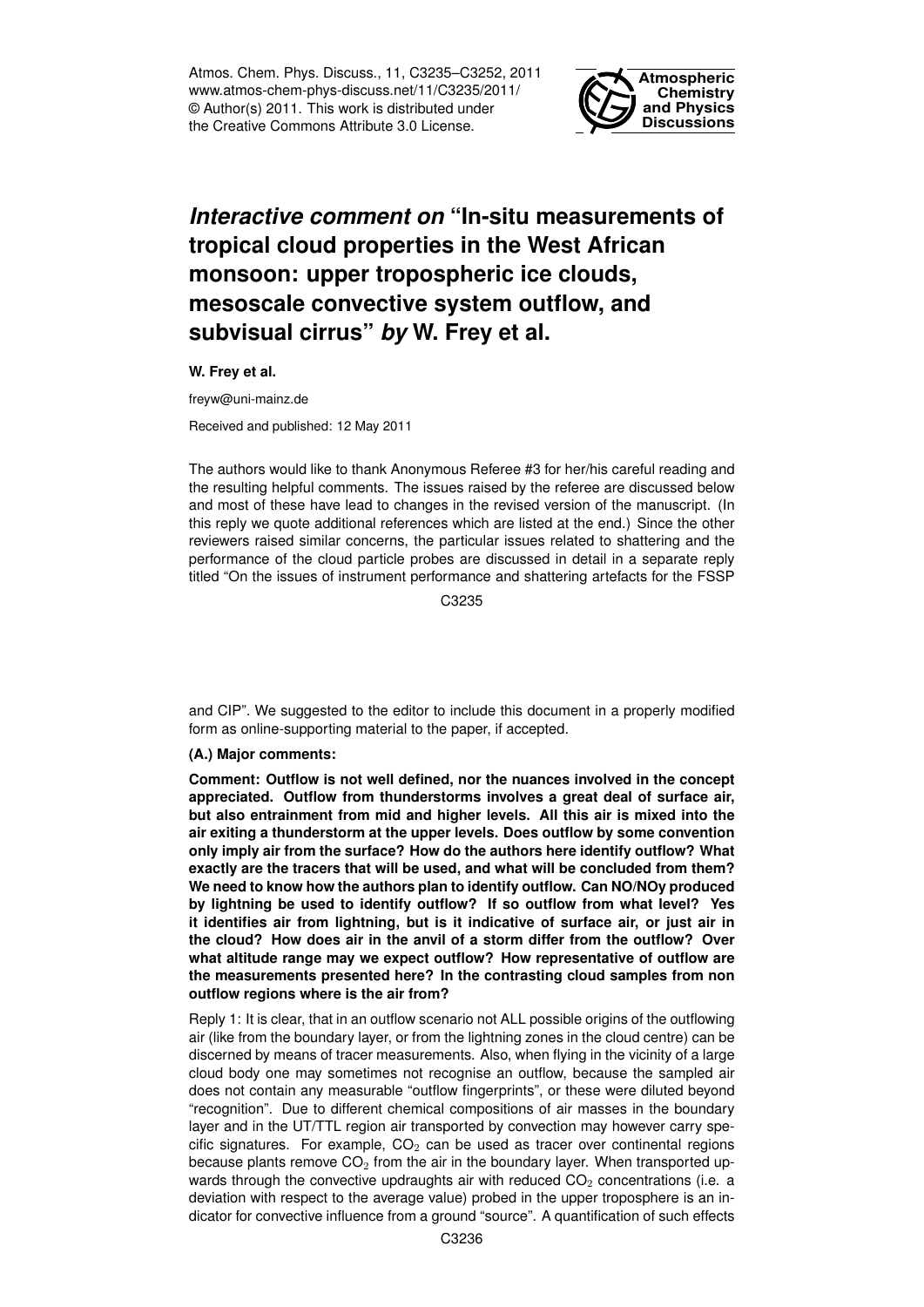can be found in the model study by Fierli et al., 2011.

NO mixing ratios also may be enhanced due to uplift of soil emissions. For example, Stewart et al. (2008) found mixing ratios of 1 nmol/mol for soil emissions. However, lightning is the dominating source of  $NO<sub>x</sub>$  in the upper troposphere (Schumann and Huntrieser, 2007; Höller et al., 2009; Huntrieser et al., 2009) and lightning is (mostly) present in the deep convective parts of MCSs. Thus, cloudy or cloud free air encountered in the vicinity of MCS with enhanced NO and  $NO<sub>y</sub>$  must have passed through the "lightning activity region" of the cloud cores. Otherwise, it must have originated from the ground. In any case this air has spent some of its time in the convective regions. Therefore, NO, NO $_v$ , and CO<sub>2</sub>, all measured aboard the M55 Geophysica, are the main tracer species used for the identification of outflow air masses in this study.

Another consideration is of relevance for identification of the "outflow zone" inside an anvil, for example. Cloud particles may sediment out of the outflow air stream, extending the anvil downwards to regions without outflow current. Furthermore, as reported by e.g. Garrett et al. 2006, pileus clouds may form directly above the anvil. Thus, clouds may be present just above or below the outflow without belonging to the direct convective outflow. In both cases tracers do help for differentiation. Therefore, our definition is kept rather conservative by only looking at the tracer distributions. This consideration is now added to the revised version of the manuscript.

Finally, the identification of outflow zones from large cloud systems by means of particular trace gases is a well established concept as can be seen from many publications, so for example in Huntrieser et al., 1998, 2007, and 2009.

**Comment: The authors are too ready to identify any increase in particle concentration as a new particle formation (NPF) event. All measurements are seen as evidence supporting this point of view, while competing possibilities for the source of these high particle concentration measurements, are not discussed seriously. Particle concentrations below the NPF events are missing with no**

C3237

**explanations. Surface sources of particles from biomass burning, or other activities, are not discussed, nor measured. No source of fresh SO2, assumed required for the NPF events, is identified. The measurements of high particle concentrations should be included, and pointed out. The suggestion that they may be indicative of new particle formation can be made, but with the caveat that other possibilities cannot be ruled out by the analysis presented in this paper. Thus further work will be required to establish the source of these particles, and leave it at that. Much better than jumping to unproven conclusions.**

Reply 2 on NPF issue: Here, we used a concept introduced (for tropical high altitude environments) by Lee et al., 2003, and Lee et al., 2004, for NPF in clear air and in clouds. Under background conditions the  $N_6$  and  $N_{15}$  are almost equal either because no freshly nucleated particles are present with sizes below 15 nm, or if the NPF was "long ago", the below-6-nm-sized particles have coagulated to above 15 nm. Thus, under no-nucleation event conditions the COPAS channels with cut-offs of 6 nm, 10 nm, 15 nm all measure the same concentrations within the experimental errors. Considering a measurement uncertainty of 15% for each channel (see the Weigel at al., 2009, COPAS characterisation) an NPF in principle could be identified, if the  $N_6$  concentration multiplied by 0.85 exceeds the  $N_{15}$  concentration multiplied by 1.15. The 0.85 and 1.15 are for the most part determined by counting statistics. However, in most NPF cases the difference between  $N_6$  and  $N_{15}$  is much more than 100 particles per cm<sup>3</sup> so that NPF is unambiguously identified. The NPF identification is described in more detail in the new paper by Weigel et al., 2011, which currently is on the ACPD discussion page. Particles in the 6 nm to 15 nm which occur in large number densities must have been created by gas to particle conversion. The fact that under no-NPF conditions the difference  $(N_6 - N_{15}) = 0$  can be seen from Weigel et al., 2011, Figure 2. Data of "missing" particle concentrations from lower altitudes under no-NPF conditions (below the NPF events) are provided in the same paper and also in Borrmann et al., 2010 from measurements aboard the DLR Falcon. In no-NPF conditions the background number densities of  $N<sub>6</sub>$  and  $N<sub>15</sub>$  were equal (within counting statistics) and of the order of tens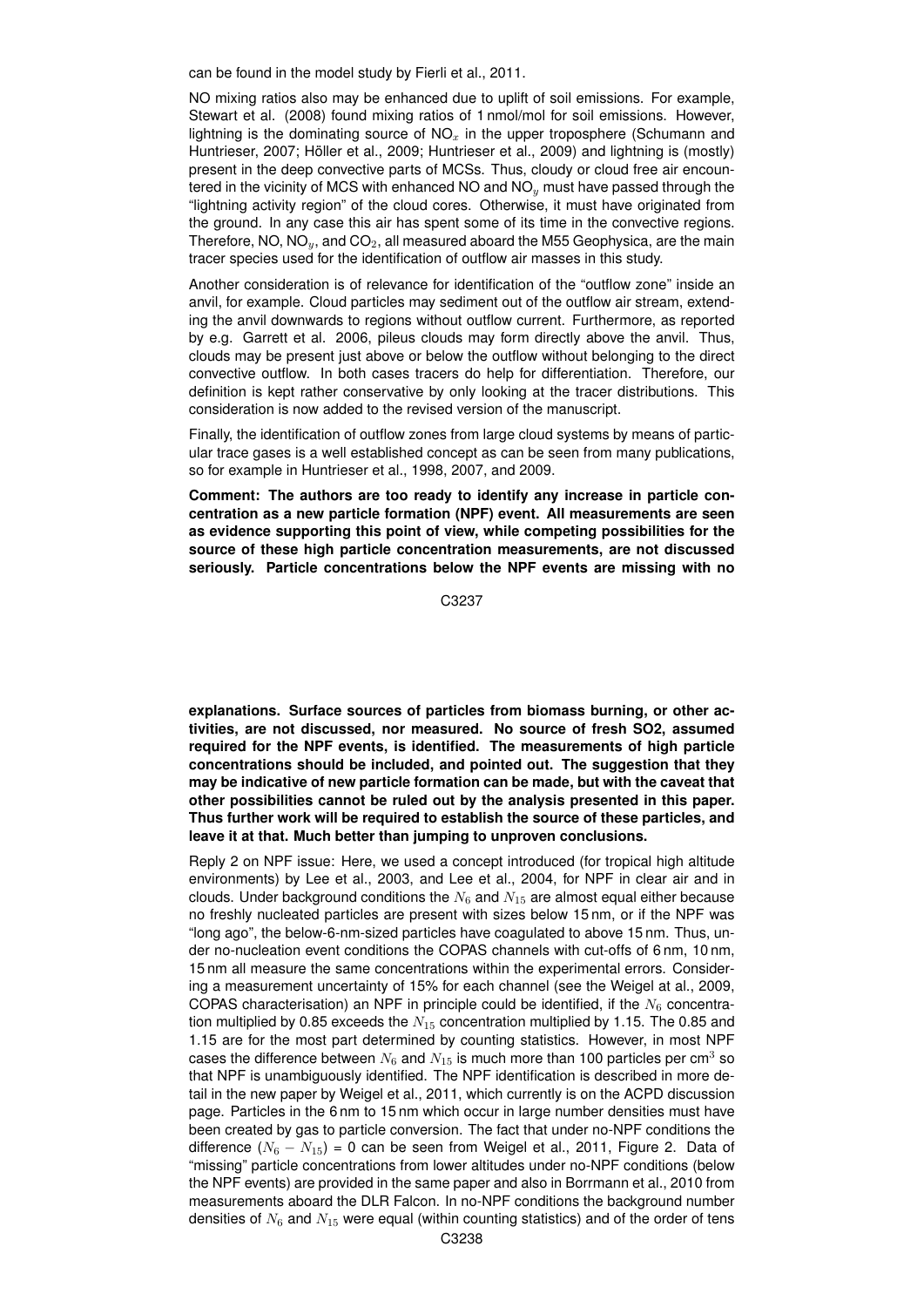to hundreds per cm<sup>3</sup>. Furthermore, in Weigel et al., 2011, FLEXPART and FLEXTRA trajectory calculations are provided for the West African flights using the EDGAR inventory. The result of these calculations is that there indeed were  $SO<sub>2</sub>$  ground sources providing high enough emissions for NPF at high altitudes. Of course, it is impossible for the individual cloud NPF event to provide trajectory calculations linking a specific ground source along a particular "path" of the air mass through the cloud with the points at which the Geophysica sampled. Thus we believe these are not unproven conclusions.

**Comment: On the positive side the ice particle size distribution measurements near African convection and sub visible cirrus (SVC) form a nice data set, and are well presented, except for one serious problem. The FSSP-100 is sensitive to particles between 2.7**  $\mu$ **m and 31**  $\mu$ **m, which means it is sensitive to cloud droplets as well as small ice. This point is not discussed, and all size distributions and cloud particle number concentrations are presented, and discussed, as if they represent only ice, except in one case on 16 August. What is the evidence for this conclusion of ice in the FSSP data? Were all clouds sampled glaciated? If so how is this determined? The authors discuss one observation of ice particle number concentrations of 8.3 cm-3, which is > 8000 per liter of ice, which is a very high ice crystal concentration. How do the authors know that liquid droplets were not part of this measurement?**

Reply: All cloud particle data that are discussed in the manuscript from the 7 and 8 August were measured below -40℃ which is below the threshold for homogeneous freezing. In Figure 1 one size distribution from the 11 August was measured at -39◦C and seven size distributions from the 16 August were measured at ambient temperatures between -33◦C and -40◦C, thus, there might be a slight chance that some particles were liquid and not yet frozen. The temperatures during the second cloud part on 16 August varied from  $-7^\circ$ C to  $-41^\circ$ C, thus, the presence of cloud droplets cannot be ruled out. The CIP images, however, clearly show aspherical ice particles. Furthermore, a

C3239

large presence of droplets would show up in the aerosol depolarisation which should be reduced when compared to regions of unambiguous ice presence, since droplets contribute to the backscattering but not to the depolarisation. As far as one can tell from the MAS measurements, this was not the case, apart maybe for a few points on a single layer around 344 K.

In the revised version we added a few sentences for clarification of this point on page 764.5 and on page 768.20 reading as:

 $(1)$  "... Ambient temperatures during this cloud crossing were below -47 $\degree$ C, thus, the observed cloud particles are ice particles."

(2.) ". . .the CIP imaged very large ice cloud particles as snow flakes and aggregates. A few examples are shown in Fig. 15. Since the ambient temperatures in this cloud part varied from -7°C to -41°C, the presence of cloud droplets, detected by the FSSP-100, cannot be ruled out completely. However, the aerosol depolarisation measurements do give no indication for a large presence of cloud droplets. . . ."

**(B.) Specific and minor comments:**

**Comment: More specific comments about these points and others follow here, along with some minor suggestions, given manuscriptotonically.**

**747.13 – comma after images.**

**755.23 – comma after concentrations**

**762.3** . . . **are compiled in Table 2,** . . .

We are grateful for these comments and changed accordingly.

**Comment: 762.26: Calling this a mesoscale convective system (MCS) is a stretch of the language. This may become an MCS, but the evidence in Fig. 2 for an MCS is slim. Did these cells in fact develop into an MCS after the measurements, which, however, are characterized as young outflow from an MCS?**

Reply: From the satellite images it can be seen that this particular convective system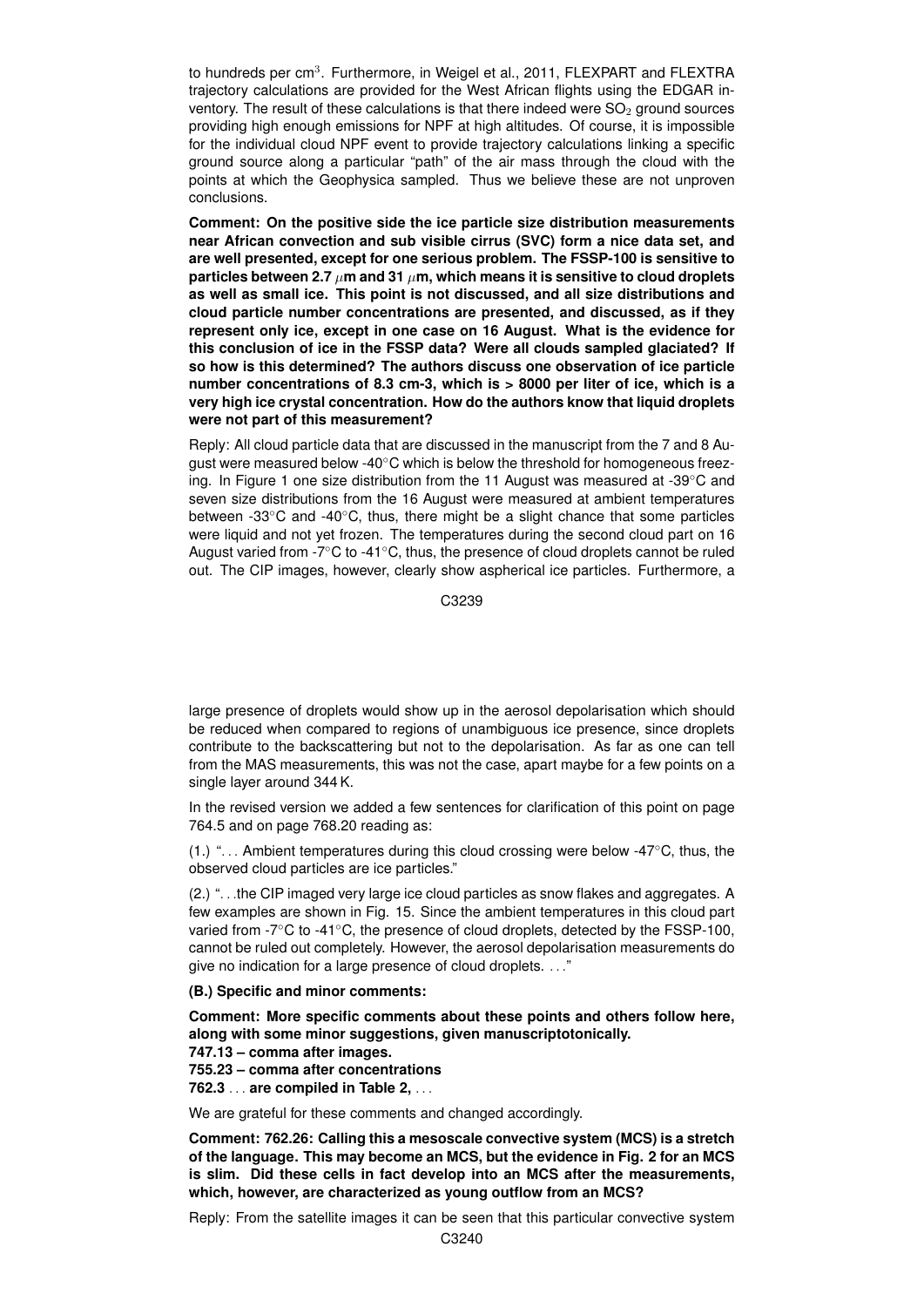is in a developing state and grows to MCS size after the probing. The terminology is changed to "developing MCS".

**Comment: 763.5-10 and Fig. 3, 4: Either add altitude to Fig. 3, or present Fig. 4 using potential temperature not altitude. "Apparently, the cloud layer . . ." Why apparently. Do you not trust the Ncloud/IWC/RH measurements? Are not these pretty clear evidence of cloud between 347 and 353 K? Or is it subvisual above 350 K?**

Reply: The respective altitudes are added as vertical coordinate on the right axis to figures 3, 8, and 12. "Apparently" changed to "obviously".

**Comment: 763.5-10: Provide a justification for the labels "above outflow" and "outflow". I presume the latter is from the NO, NOy mixing ratios, but the discussion is not clear about this. Label Fig 3 with at least the 3 sub layers if not also the AOF/OF 1-2 layers.**

For justification of above/in outflow see the first statement of this reply (labelled as "Reply 1" above). Since the sub-layers stretch only over very narrow altitude bands (sub-layer 2 was even mainly probed on level flight) adding these altitude bands to figure 3 would lead to confusion. Therefore, we would like to not label the figure with the particular altitude bands. However, we added a statement in the text specifying altitudes and thicknesses of all three layers.

#### **Comment: 763.11: Lower compared to what, the layers below?**

Reply: Yes, we changed this sentence to:

"The uppermost sub-layer (denoted as "Sub-layer 1" in Fig. 4) contained lower cloud particle concentrations, compared to the sub-layers below, in coincidence with a strong in-cloud New Particle Formation event (NPF)."

**Comments: 763.15-20: Several comments**. . . **considered as MCS anvil part** . . . **What does this mean? Do you intend, "**. . . **considered as part of an MCS anvil"?**

C3241

**If so where is the MCS? See comment above on MCS classification. What about the "ice particle data" identifies this as an MCS anvil? Then, but the low NO/NOy indicates it is not outflow from an MCS. This is also confusing. How does a thunderstorm produce an anvil without the anvil being part of the outflow from the storm? Does outflow have some special definition that I am missing?**

Reply: We changed to "considered as part of the developing MCS anvil". As stated above in the outflow identification, ice particles itself do not define an outflow since they might have formed otherwise (like a pileus cloud) or they might have sedimented from an outflow above.

**Comment:** . . . **The labeling of the region with high particle number concentration as a new particle formation event is not justified. The Weigel et al. (2011) reference is "in preparation", and even if submitted to acpd is not a refereed source, yet this reference is repeatedly used. The "evidence" is only for an abrupt increase in particle concentration, which could result from transport, which has not been ruled out. In Fig. 3 the particle concentrations are not supplied below 348 K, which would help identify how unique the layer is. Why are these particle data not shown? Then finally talking about "quenching" a nucleation event, which has not been demonstrated, is artificial and speculative, and should be avoided.**

Reply: This comment has been addressed in our reply labelled as "Reply "2" on NPF issue" above. The reference Weigel et al. (2011) is now available and citeable from ACPD and, indeed, it is almost a "companion paper". As the timing for both manuscripts now is, we anticipate them both through the review process fairly simultaneously. If our MCS paper here is accepted and if the editor likes, we can procrastinate the publication of this manuscript until the Weigel et al., 2011, also is accepted. However we believe this is not necessary.

COPAS operates reliably at pressures roughly between 400 hPa and 50 hPa (see the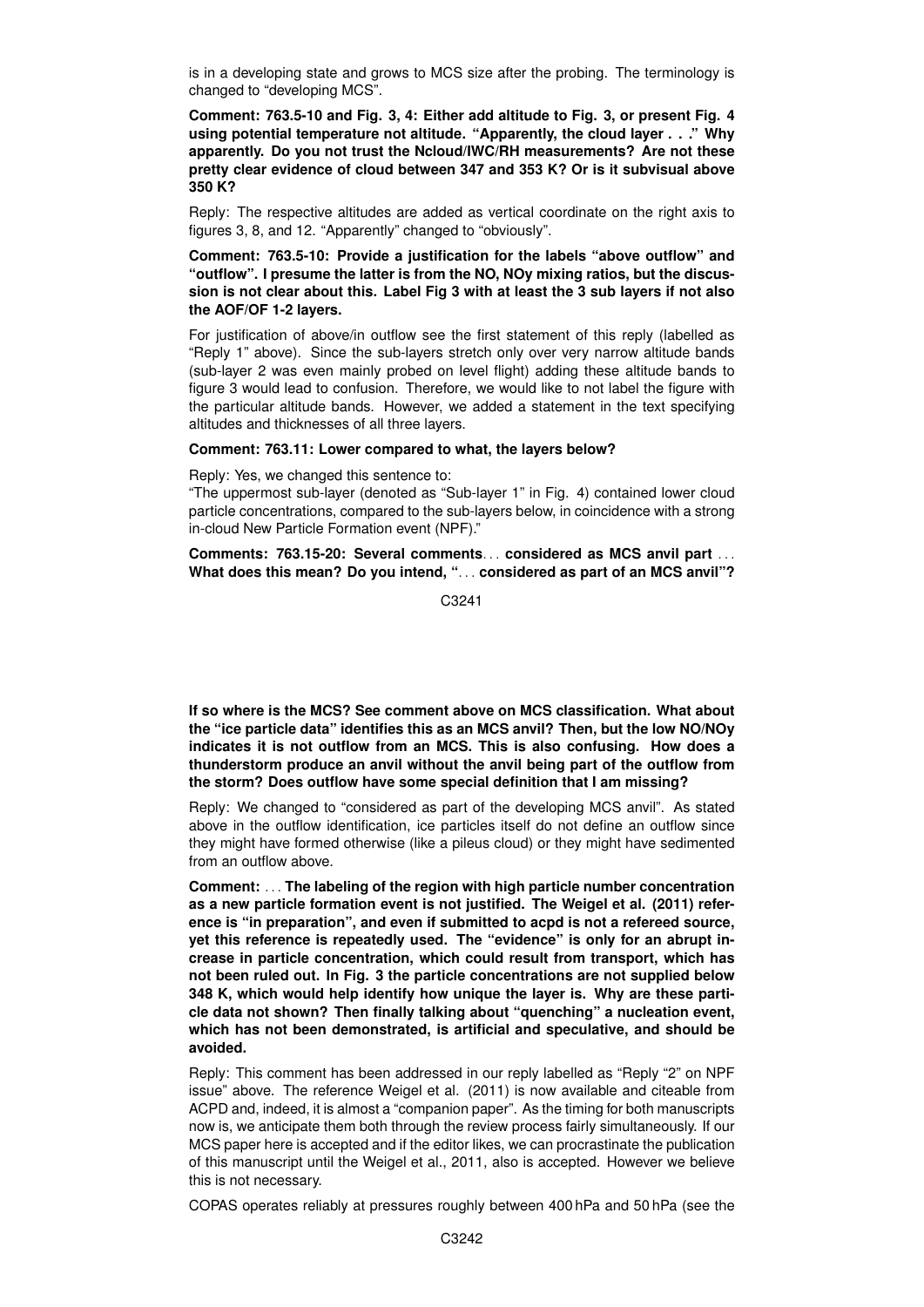Weigel et al., 2009, instrument characterisation paper), thus, measurements below 348K were not available for this flight.

**Comment:** . . . **"Below, from 56 385–56 557 sUTC, the third cloud sub-layer ("Sublayer 3" in Fig. 4) extended between 11.9km and 11.0km** . . .**" Why now all this detail and switching to time to the second, when this wasn't necessary before? Also "the third cloud sublayer ("Sub-layer 3" in Fig. 4)" is rather redundant. Could you not just say here, and elsewhere,** . . .**Cloud sub-layer 3 (Fig. 4) extended** . . .

Reply: The times have been removed and replaced by references to the respective sub-layers.

#### **Comment:** . . . **The elevated NO and NOy is indicative of lightning activity or surface air, or? Please clarify.**

Reply: To clarify, an additional sentence is included, reading:

"... involving high particle number concentrations and very high values for NO and NO<sub>y</sub>. Since soil emissions may contribute up to 1 nmol/mol (Stewart et al., 2008), the mixing ratios observed here give a clear indication for production in lightning. Thus, this is the MCS outflow where the detrainment must have occurred very recently, since the elevated NO and  $NO<sub>y</sub>$  had not been diluted yet."

#### **Comment: 763.25: How is the source region of the NOx identified?**

Reply: The convective core was termed here as source region of the  $NO<sub>x</sub>$  (separation of charge occurring in the convective cores). We changed the wording to:

"From the enlarged satellite image and the flight track of the aircraft one can estimate that the sampling occurred at a maximum distance of roughly 30 km from the convective core."

**Comment on Fig. 4: I presume the widths of the blue bars differ because the ice particle concentrations are different enough that larger sampling times are re-**

C3243

# **quired to reduce the counting uncertainties? Still why are the very thin sampling regions picked where ice particle number concentration is slightly disturbed rather than where it is quite stagnant?**

Reply: Yes, the width depended on the counting statistics, which were excellent during the outflow event (c.f. small error bars). Furthermore, as stated in Section 3.3 in the separate reply on instrumental performance and shattering, a problem in the data acquisition software occurred from time to time (not continuously) during the outflow event. Therefore, the averaging time periods needed to be adapted to those times where we are sure the CIP data are of good quality. However, the CIP concentrations had only a minor contribution to total concentrations (mean  $N_{GIP}$  were around 0.02 cm<sup>-3</sup>, maximum 0.2 cm<sup>-3</sup>).

**Comment 765.9-16: Same complaint as above about classifying the regions of high particle formation as particle nucleation events. This may be the case, but the evidence shown here is equivocal, although better here with the volatility measurements. In addition from the data shown, the reader cannot discern when the high particle concentrations are in or out of the cloud, and similarly for the volatile fraction, in our out of cloud. Finally why no particle concentrations below 353 K, yet volatility below this point?**

Reply: As stated in the manuscript: The profiles "include measurements from ascent, descent, and one dive. Thus, spreads in the single parameters might result from the profiling at different locations." Therefore, the in and out of cloud parts can indeed not be discerned. However, we set a reference to Section 4.3.3 "New particle formation event" and Figure 9 where this particular event is discussed and can clearly be seen. There were two disjoint COPAS systems aboard, meaning two separate boxes with separate inlets, electronics, controls, at two different locations aboard the aircraft. We are very conservative when deciding which data to accept. Both COPAS units (one of them providing the volatility measurements) need time to stabilise after start-up until they commence delivering acceptable data. The COPAS unit with the volatility channel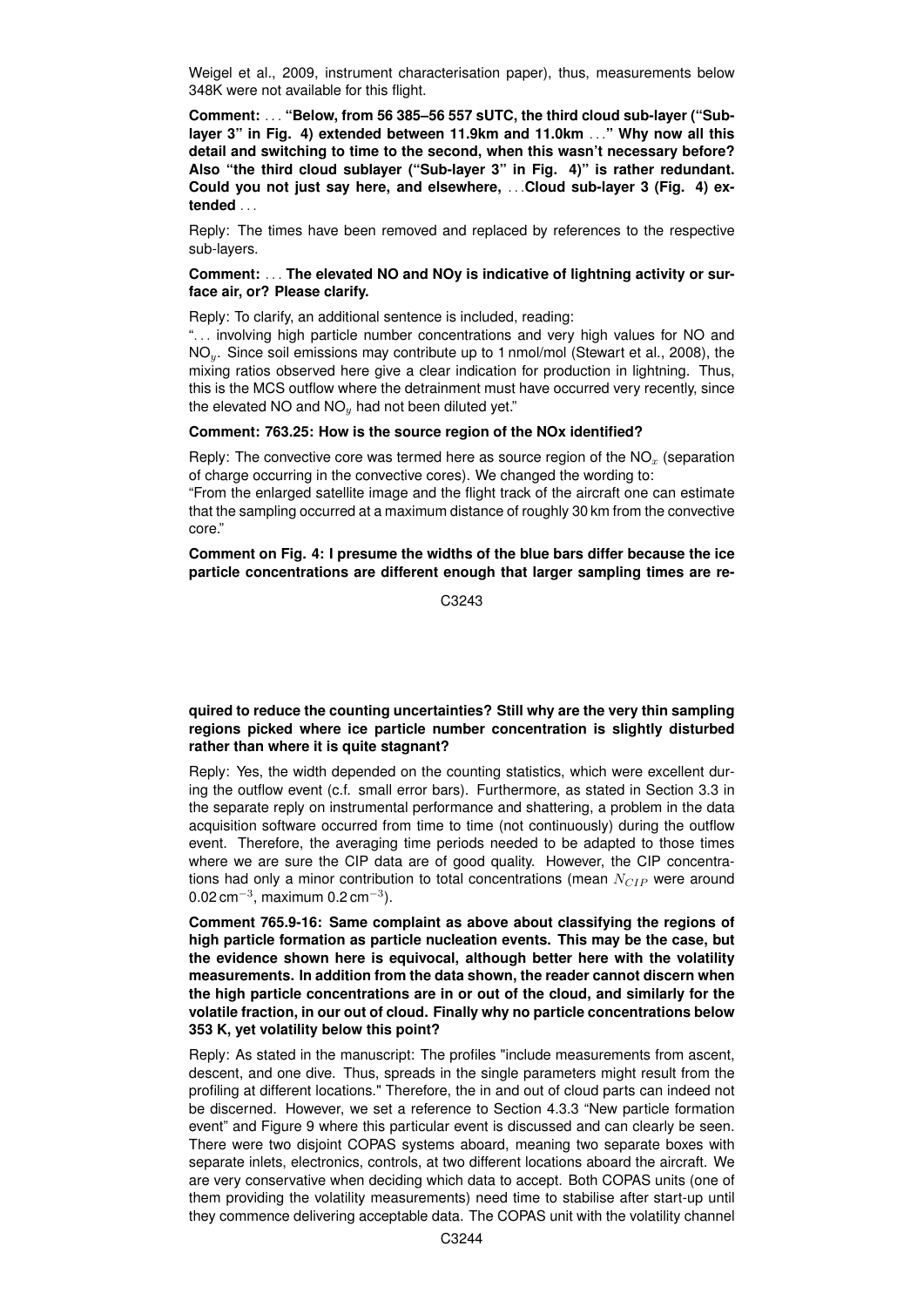provided reliable data somewhat earlier than the other system, possibly due to the shorter inlet line, which led to the different data contribution.

# **Comment: 765.26: "The other coloured dotted lines of additional COPAS data show mostly nonzero differences** . . .**" What is intended with this statement? Does it not just indicate there are particles in these size ranges? What are the authors concluding from this fact?**

Reply: This is one of the few situations where all instruments and all channels concurrently delivered high quality data, and one almost could derive "two bin size distributions" in the nanometre size range. The conclusion from the non-zero differences is that there are  $N_{6-15}$  particles larger than 6 nm and smaller than 15 nm, then in addition  $N_{6-10}$  particles larger than 6 nm and smaller than 10 nm. Thus, freshly nucleated particles exist, some of which already coagulated forming (slightly) larger sizes this way. The University of Denver group uses the same approach for the WB-57 and ER-2, although they have a CPC capable of delivering size distributions with 5 bins. We appreciate this comment and include an explanatory statement.

**Comments: 765.28-766.1: The CO2 concentration is changing rapidly through the region of high particle concentrations, suggesting a region of strong mixing? This complicates the picture of the conditions which produced the high particle concentrations. 766.1-9: This is one explanation of the observations, but not the only one, and one could imagine other scenarios not requiring new particle formation. Even if there were new particle formation, the argument that a significant fraction would have already grown above 10 nm needs more support. Could coagulation do that in the time available with the particle concentrations observed? Thus the claim here of another "NPF" event has to be tempered with other possibilities.**

Reply: Due to the large amount of  $N_{6-15}$  of 5000 cm<sup>-3</sup> gas to particle conversion must have been the underlying process, similar as in the observations of Lee et al., 2004. We

C3245

do not have evidence from the literature showing other realistic possibilities. In order to answer the question whether the time was sufficient for coagulation to proceed, one needs detailed cloud microphysical modelling. On one hand we do not know how long the NPF proceeded and the initial number concentration of the smallest particles. On the other hand we cannot readily specify at what rate molecules and smallest particles are lost to the surfaces of the pre-existing cloud particle surfaces. Due to the length of the manuscript we abbreviated this discussion and included a reference to the Weigel et al., 2011, paper, which is more detailed (including model calculations) with respect to the nucleation events.

**Comment: 766.15-28: This section should be re-titled to entrainment and mixing as possible source of the high particle concentrations, and then rewritten to address that possibility. The present title assumes the "NPF" has been proven, and the paragraph and Table 3 add nothing new to Figure. 9, except the relative humidity, which could be added to Fig. 9. In short this section should either be deleted, or really focused on what mixing would mean to possible sources for observations of high particle concentrations. The present effort here provides nothing new.**

Reply: We removed the headline "entrainment and isobaric mixing . . ." of the submitted version and merged the remainder into the previous section "New particle formation event". However, we would like to retain Table 3 with the detailed numbers especially because we hope someone from the cloud modelling community picks up these open questions. We added a remark highlighting that the "mixing hypothesis" remains speculative without detailed model calculations.

**Comment on Fig. 10: Which measurements are above, inside, below the outflow? What identified the outflow? Why include CO2 on two panels, when it is exactly the same, and then missing on all other panels? What is the CO2 used for?**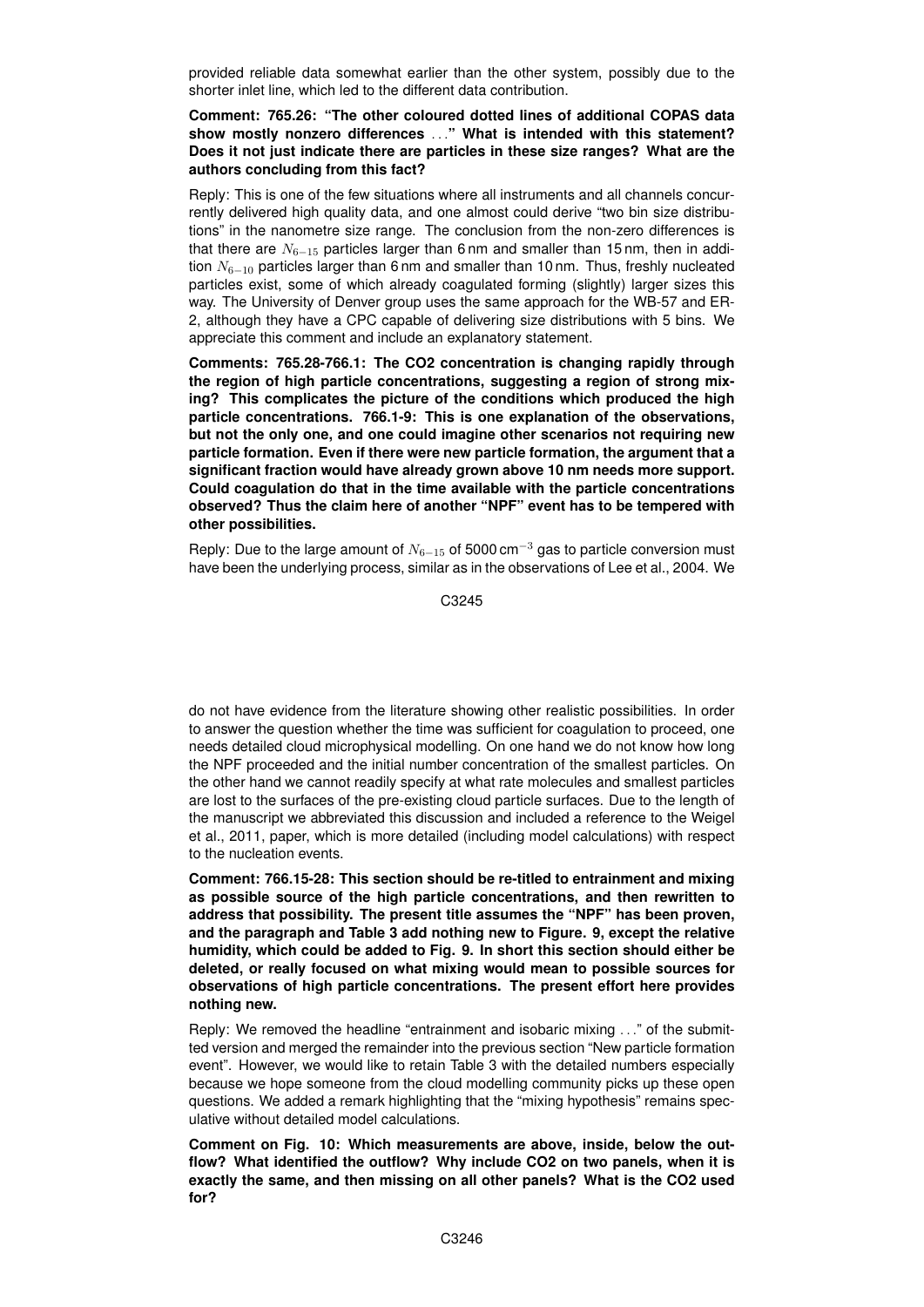Reply:  $CO<sub>2</sub>$  was taken for these cases to identify whether the cloud was located in an outflow region or not. The altitude profile shows a very distinct minimum, thus, clouds in this altitude band are considered as outflow clouds. The  $CO<sub>2</sub>$  mixing ratios were the same by chance; the third event was found in the same altitude band as the  $CO<sub>2</sub>$  minimum and is therefore also regarded as outflow. Furthermore, the trajectory analysis indicates a convective influence on these clouds. From other flights during SCOUT-AMMA on convectively less active days we know that the  $CO<sub>2</sub>$  mixing ratios at similar altitudes as the outflow events were 4 to  $6 \mu$ mol/mol (i.e. significantly) higher. The lower right corner summarises the three events and additionally shows cloud size distributions from above and below the outflow (identified by higher  $CO<sub>2</sub>$  mixing ratios).

## **Comment: 767.1-11: Here is a good example of my confusion about outflow. Here are multiple cloud passes with ice crystal size distributions, but some are classified as outflow and some not. What is the difference? How is the outflow identified? Where is the air in the other samples from?**

Reply: The outflow air masses on this particular flight are identified by low  $CO<sub>2</sub>$  mixing ratios (as visible in Figure 8 between 353 K and 360 K). This is stated on page 765.3-6. Thus, clouds located above/below this  $CO<sub>2</sub>$  minimum band are classified as above/below outflow. As stated in Reply 1, these clouds could be reminders of pileus clouds, sedimented out from an outflow or formed in situ. Thus, these air masses do not necessarily need to be processed in convection but could be residing at those altitude levels a longer time. In any case the air above and below the outflow is distinctively different from the "low  $CO<sub>2</sub>$  portion".

# **Comment: 767.27: What does an outflow age represent? The time since the air left the cloud, or since it was in the updraft core, or since it was at the surface, or ???, and how is it measured?**

Reply: The age represents the time between the measurement and the time when the trajectories "intersected" with the convective region in the past. To clarify this, an addi-

C3247

tion is made to the sentence on page 762, line 9:

"Trajectory analysis (Fierli et al., 2011) indicate an age of less than three hours, i.e. the time between the measurement and the time when the when the trajectories intersected with the convective core region in the past."

**Comment: 768.6: Start a new paragraph with, "A closer** . . .**", then explain what criteria are used for this separation, and that they differ from the boxes – BOF1**. . . **in Figure 13. Here is a good example, in the discussion of the first layer, of the difficulty of using the FSSP-100 for ice particle measurements. Here for the first time the authors point out that the FSSP-100 could be sensitive to particles other than ice, e.g. here aerosol particles, precipitation, and haze particles. But if it is sensitive to these particles it also sensitive to cloud droplets.**

Reply: The separation is visualised in the figure (similar to the sub-layers in Figure 4). The criteria for the separation are as follows: Part1 – cloud part with small particles, detected by the FSSP only. Part 2 – cloud with ice particles (as imaged by the CIP) without outflow signatures, part 3 – cloud part with outflow signatures. We commented on the possibilities of frozen vs. liquid cloud droplets as function of temperature above. We also supplied an extra document on the instrument related issues and shattering in response to the other reviewer's comments. In this document we detail the specific procedures of the size binning. In particular, we artificially decreased the size resolution and this way considerably increased the bin-widths for the FSSP sizing. In the end the size bins are as wide, and the binning as result of the T-matrix method for ice particles and from the Mie theory calculations for spherical objects as similar, that the small aspherical ice particles and possible spherical droplets should be sorted correctly into the corresponding size bins. For the particles smaller than 10  $\mu$ m (a quess) the reviewer has a point here. There may be large aerosol particles or haze droplets (of unknown refractive index) counted into these size bins. These cannot be differentiated. We added a remark on this in the instrument section describing the FSSP. In addition we note in the text on Figure 14 that this may be the case here.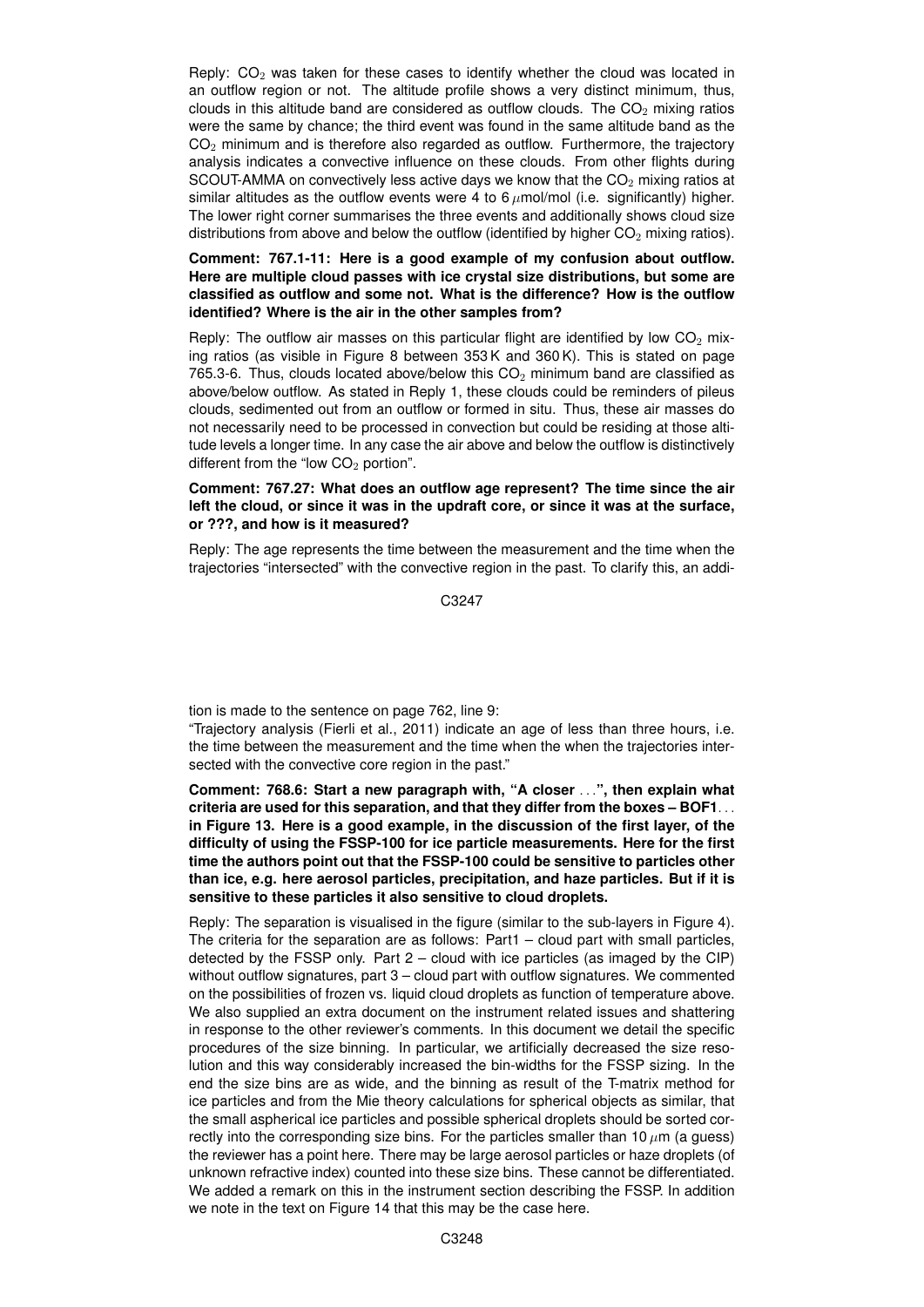## **Comment: 769.24-26:** . . . **events did the CIP detect shattering.** . . . **SVC are noticeably affected** . . .

Reply: Unfortunately, we do not understand what the reviewer would like us to do or comment on. Hopefully, this is clarified by the separate reply.

#### **Comment: 769.28: How did Lawson do it, if the particles are too small to be imaged?**

Reply: Paul Lawson used measurements by the CPI to determine particle shapes. The CPI has a lower detection limit and a higher resolution than the CIP used in this study and therefore, particle shapes could be deduced. This is clarified in the revised manuscript.

#### **Comment: 775.21: 8.3 cm-3 = 8300 per liter. Are you confidant of this measurement? It is very high for ice, but not for cloud droplets.**

Reply: The ambient temperatures during this cloud crossing were below -47◦C, thus, below the homogeneous freezing threshold and consequently we are confident that the cloud particles were not liquid but ice particles. Similarly high ice particle concentrations have been observed before (see, e.g. Pruppacher and Klett, 1997; Reprint 2000, Chapter 2; Fig. 2-42).

## **Comment: 776.29: I do not understand the purpose of this contrast of particle shapes in outflow during AMMA with former SVC particle observations. Is this to suggest that the SVC shapes in AMMA, which were too small to be observed, were similar to other SVC measurements?**

Reply: The contrast in depolarisation and colour index derived from MAS measurements shows that ice particles in the MCS outflows and SVCs have a different morphology, i.e. different shape structures. Former SVC observations have shown different shapes than those observed in the MCS clouds. Thus, it remains possible, that shapes in the SVCs observed during AMMA were similar to those observed in the other

C3249

campaigns.

### **Comment: 777:3-10: These conclusions on NPF are premature based on the measurements presented and discussed.**

Reply: In the section on the NPF we rephrased more cautiously, and highlighted the need for detailed cloud microphysical modelling. Furthermore we referenced the Weigel et al., 2011, paper again remarking that some modelling is provided there. In the conclusions it is also said "possibly due to entrainment and mixing". With this we think we have done enough to emphasise the preliminary nature of the interpretation of the observations.

# **References quoted in this reply:**

Borrmann, S., Kunkel, D., Weigel, R., Minikin, A., Deshler, T., Wilson, J. C., Curtius, J., Volk, C. M., Homan, C. D., Ulanovsky, A., Ravegnani, F., Viciani, S., Shur, G. N., Belyaev, G. V., Law, K. S., Cairo, F., Aerosols in the tropical and subtropical UT/LS: in situ measurements of submicron particle abundance and volatility, Atmos. Chem. Phys., 10, 5573–5592, 2010.

Fierli, F., Orlandi, E., Law, K. S., Cagnazzo, C., Cairo, F., Schiller, C., Borrmann, S., Di Donfrancesco, G., Ravegnani, F., and Volk, C. M.: Impact of deep convection in the tropical tropopause layer in West Africa: insitu observations and mesoscale modelling, Atmos. Chem. Phys., 11, 201–214, doi:10.5194/acp-11-201-2011, 2011.

Garrett, T. J., Dean-Day, J., Liu, C., Barnett, B., Mace, G., Baumgardner, D., Webster, C., Bui, T., Read, W., and Minnis, P.: Convective formation of pileus cloud near the tropopause, Atmos. Chem. Phys., 6, 1185-1200, doi:10.5194/acp-6-1185-2006, 2006.

Höller, H., Betz, H.-D., Schmidt, K., Calheiros, R. V., May, P., Houngninou, E., and Scialom, G.: Lightning characteristics observed by a VLF/LF lightning detection network (LINET) in Brazil, Australia, Africa and Germany, Atmos. Chem. Phys., 9, 7795- 7824, doi:10.5194/acp-9-7795-2009, 2009.